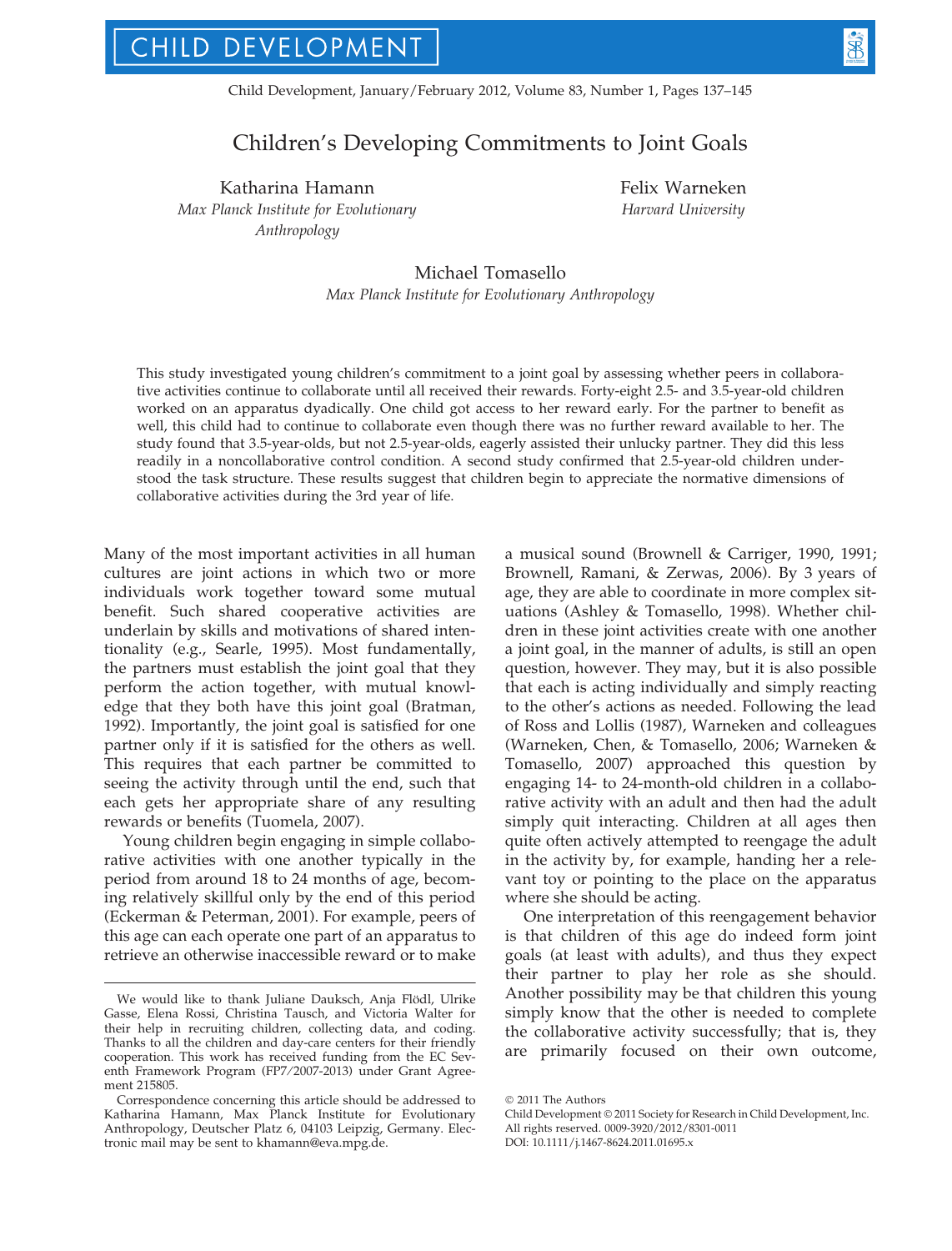thereby using the partner only as a ''social tool.'' In either case, neither of these possibilities answers the question of whether children are also concerned with *their own* commitment to the joint activity. The only study addressing this issue asked whether 3 and 4-year-old children excuse or acknowledge to their adult partner when they break off a joint game established by an explicit agreement to collaborate (Gräfenhain, Behne, Carpenter, & Tomasello, 2009). But explicit agreements to collaborate may not be common among child peers, and communicating to a partner concerning one's commitment is a very demanding measure (and may only occur with more powerful adult partners). To our knowledge, no study has attempted to measure commitments to joint goals in peer collaboration.

In this study, therefore, we attempted to assess 2.5- and 3.5-year-old children's understanding of one of the key aspects of collaborative activities: the mutual commitment to the joint goal by following through in one's own role (including any and all subgoals) until all partners have obtained their respective rewards or benefits (Tuomela, 2007, calls this the collectivity condition). We did this by designing a task in which two children collaborated, but then the reward for one became available before the reward for the other. For the second child to receive her benefit from the collaboration, the first child had to continue collaborating even after she had received her own benefit from the joint activity. Importantly, we compared children's behavior in this situation with a noncollaborative baseline in which the first child had the opportunity to help the second child obtain a reward in the same way but without any prior collaborative efforts. By comparing children's propensity to help the other both inside and outside the context of a collaborative activity, we aimed to assess the degree to which the collaborative activity engendered in the children a commitment to follow through until both partners received their respective rewards.

## Experiment 1

## Method

## Participants

Participants were twelve 2-year-old dyads (seven male, mean  $age = 32$  months, range  $= 31-34$ ) and twelve 3-year-old dyads (six male, mean age = 44 months, range  $= 42-46$ ). Five additional 2.5-yearolds and one 3.5-year-old dyads were excluded due to either shyness  $(n = 1)$ , loss of motivation  $(n = 2)$ ,

or experimenter error  $(n = 3)$ . All children were native German speakers, recruited in urban daycare centers, and came from mixed socioeconomic backgrounds.

### Materials and Design

The rewards were colorful, wooden toy blocks. Once gathered, children could use them to play with the ''jingle machine,'' which was a colorful box with a xylophone inside (from Warneken, Hare, Melis, Hanus, & Tomasello, 2007). When a toy block was thrown into the ''jingle machine,'' it produced a ringing sound and disappeared. The two jingle machines (one for each child) were approximately 1 m away from the test apparatus and from each other. To retrieve more blocks, children had to manipulate the test apparatus (see Figure 1), which in each trial contained two blocks, one for each child. The blocks rested in bowls on a long rod stretching across the apparatus—visible through a transparent screen but out of reach. Children had to move the rod towards holes in the screen by holding its handles and lift it up the stairway steps together until the bowls were accessible through the holes. Moving the rod on one's own was technically impossible. By opening and closing the holes, we could vary children's access to the toy blocks depending on procedural phase and condition.

After a demonstration phase (see below), we conducted two conditions in a within-subjects design (collaborative condition, baseline), administered in sets of four trials each. The order of conditions was counterbalanced across dyads. Between conditions, a motivational trial was inserted with the two toy blocks being accessible immediately (see Figure 2). This trial was included to ensure that children stayed motivated if they had not succeeded in the previous trials and to avoid possible perseveration errors between conditions.

The dependent measure was identical in both conditions (see Figure 1 and bottom part of Figure 2): One child (A) was advantaged by having access to her block first, whereas the other child (B) needed A's participation. In the collaborative condition, the blocks had to be moved up the steps jointly all the way from the bottom of the apparatus before A had access (see Figure 1, left picture). That is, children collaborated and expected to be both rewarded, but then A gained her reward but not B. In the baseline condition, in contrast, no joint action preceded A's retrieving of the block (1, right picture). Thus, A gained her block ''for free'' without having to manipulate the rod, while B had not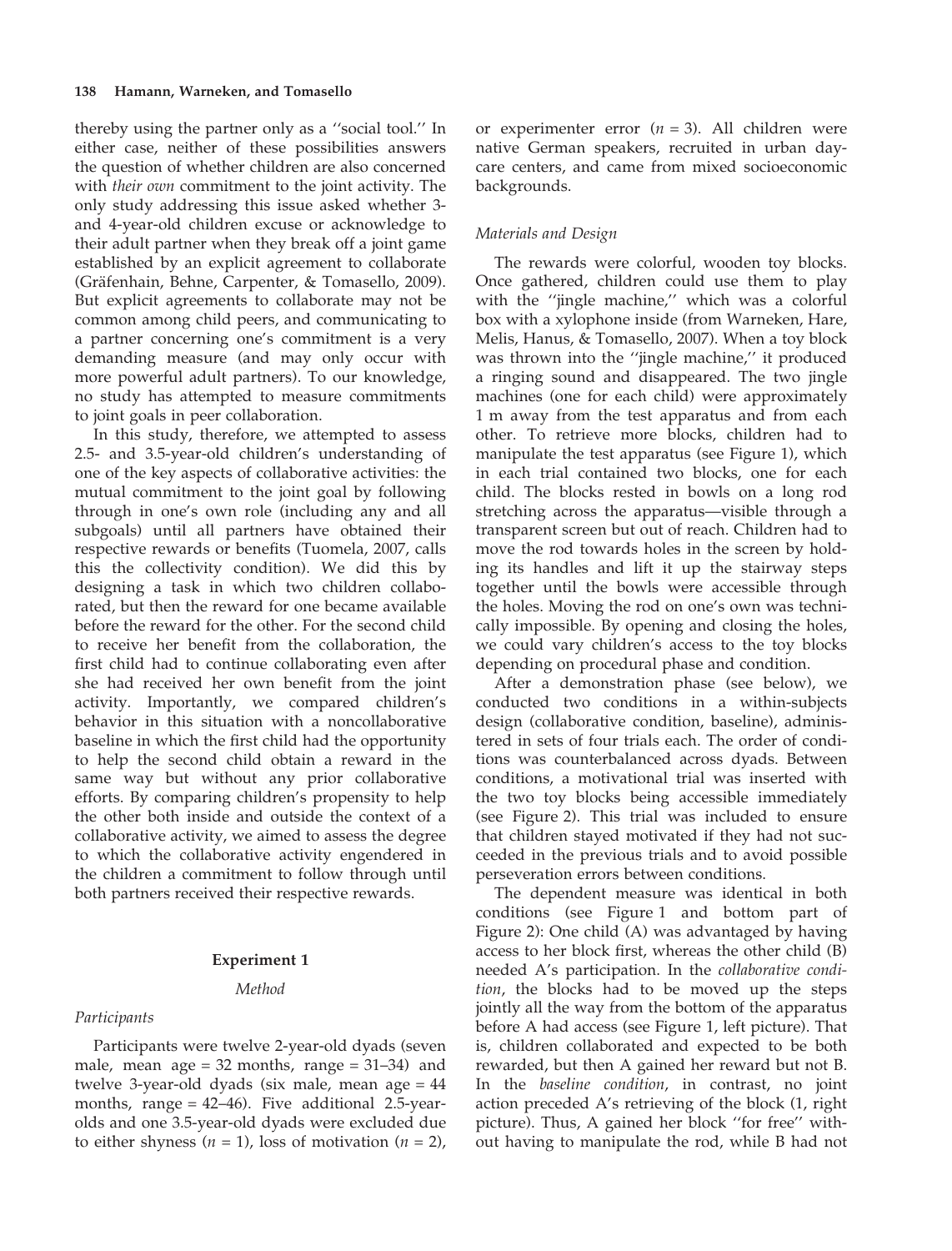

Figure 1. Setup used in the collaborative condition (left) and baseline condition (right) in Experiment 1. Note. (1) Upper level of holes (left hole closed, right hole opened), (2) lower level of holes (left opened, right closed), (3) bowls with rewards (one block each).



Figure 2. Setups administered in the demonstration and test phases.

Note. The schematic drawings depict the apparatus as viewed from the top, with solid circles representing open holes and dashed circles closed holes. During the demonstration phase, we pretested children in the four different types of setups to ensure that children were familiar with all possibilities of reward retrieval. In the test phase, the order of baseline and collaborative condition was counterbalanced. Please see text for further details.

obtained anything yet. We hypothesized that the joint work in the collaborative condition would establish not only the expectation of both being rewarded but also the joint goal that this should actually happen, and thus lead A to support B. The baseline condition, in contrast, provided a situation to help us assess children's general (altruistic) tendency to support the peer. Our concrete hypothesis was that A would provide help more readily when the children were in the process of collaborating (collaborative condition) than when they were not (baseline condition). Since children were assigned to one side of the apparatus in the very beginning and role A was alternated over trials, both children were supposed to have advantaged access twice per condition.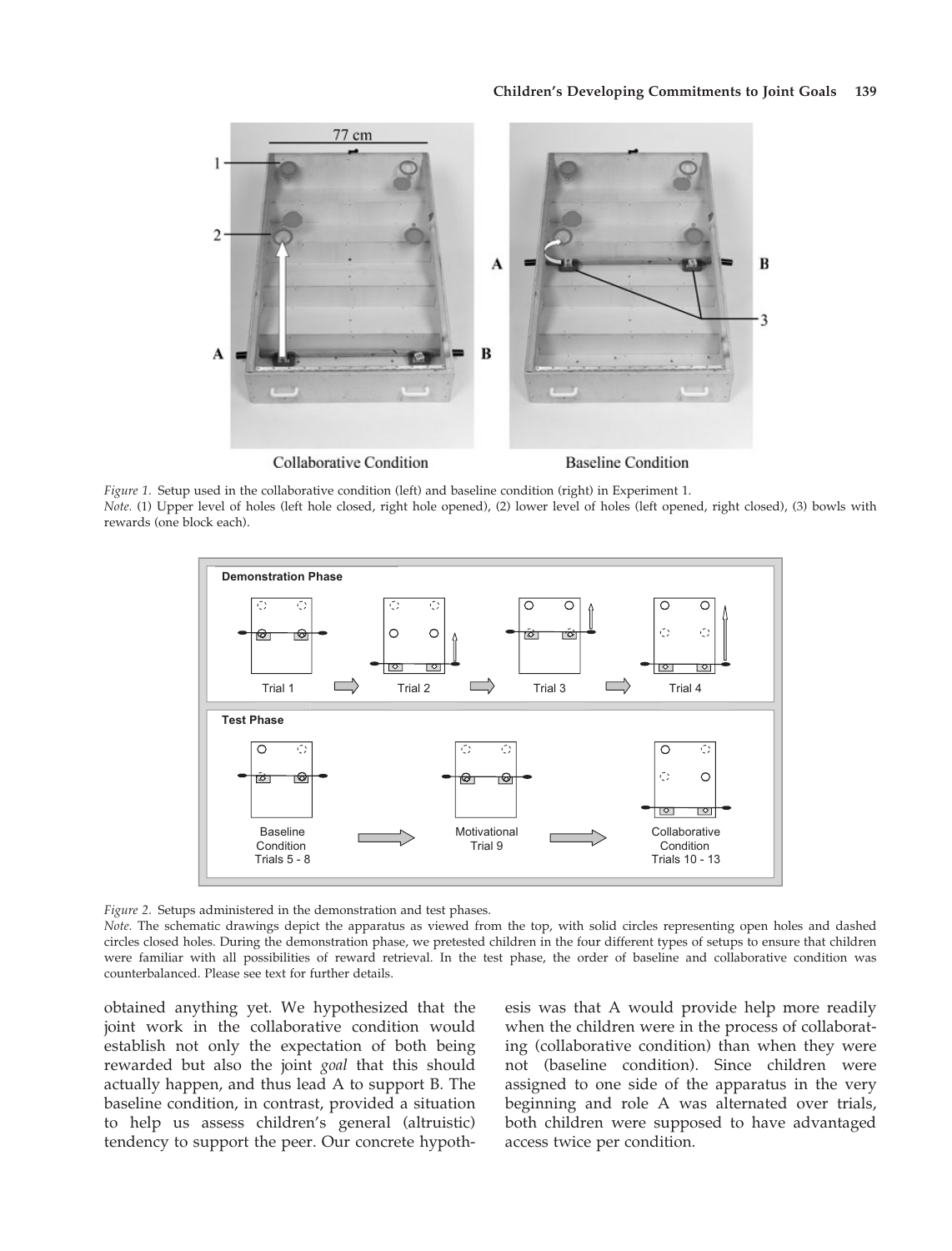## 140 Hamann, Warneken, and Tomasello

## Procedure

We tested pairs of familiar children in a quiet room in their day-care centers. After a short familiarization period in their playgroup, children were brought to the testing room. All testing was done by two female experimenters, with Experimenter 1 (E1) guiding the children verbally and behaviorally, and Experimenter 2 (E2) providing behavioral demonstrations only. Each session was videotaped and lasted approximately 25 min.

Demonstration phase. The goal of the demonstration phase was to teach children the mechanism of jointly moving the rod to obtain the blocks. Additionally, they had to be familiarized with some features of the test phase, namely, that they would have access (a) either immediately or only after having collaborated, and (b) sometimes at the lower level of holes (see Figure 1, left picture, line 2) and sometimes at the upper level of holes (see Figure 1, left picture, line 1). However, the specific experimental event of one child having premature access was never demonstrated. The following demonstration trials were administered (see Figure 2 for a schematic illustration).

First, in Demonstration Trial 1, the blocks and the ''jingle machine'' were introduced, together with the test apparatus containing the rewards. Specifically, the rod with the rewards was placed directly underneath the lower level of holes, which were open at this point. This setup familiarized children with the situation of the baseline condition (role A for both children). In Demonstration Trial 2, the two experimenters showed how to move the rod successfully and that lifting on one side only was useless. Additionally, they assisted the children in their first attempt to solve the problem together. The current setup presented children with the situation of the collaborative condition in that the rod had to be carried from the bottom of the apparatus to its top (role B for both). Next, in Demonstration Trial 3, children were invited to retrieve the blocks, with experimenters providing verbal cues only if necessary. The setup familiarized both children with role B of the baseline condition. Demonstration Trial 4 was a pretest trial: Children were left alone while operating the apparatus (resembling role A in the collaborative condition). If they retrieved the blocks successfully, they entered the test phase. If not, trials 2–4 were repeated up to two times until they succeeded (this was necessary in approximately 40% of cases for the 2.5-yearolds). Throughout demonstration trials, both children retrieved their block at the same time.

Between trials, E1 set up the apparatus while E2 and the children waited outside the room.

Experimental phase. Like in the pretest trial, children were invited to retrieve the blocks. Children were told to pay attention to where they might have access (and so to realize that one child was disadvantaged but nevertheless had a chance to get her block) as pilot testing had shown that children often did not even notice that their second hole was open. Trials started once children had entered the room. During all nine trials (four trials in the first condition administered, one motivational trial, four trials in the second condition; see Figure 2), the experimenters monitored children from outside the room via a video screen that was connected to a camera inside. Trials ended after both children had thrown their blocks into the jingle machines, or a predefined time had elapsed (30 s without clear attempts to move the rod by A). Then E1 came in, asked them to leave the room and set things up for the next trial.

## Coding and Reliability

All sessions were videotaped and coded by one observer. Overall, 188 of the 192 administered trials could be used for final analyses. Twenty percent of sessions were coded independently by a second observer for interrater reliability. Of main interest was whether and when children provided collaborative help for their partner: Did A lift the rod all the way until B was able to access her reward? The rationale for this measure was that providing support immediately is indicative of the child prioritizing the joint goal over the individual goal. Providing support after having played the jingle box indicates that their individual goal has at least temporal priority over the joint outcome. Thus, we scored A's support for B after having retrieved her block: A could either (a) provide support immediately, (b) play with the jingle machine first and help thereafter, or (c) not provide support at all. These codes assess the temporal sequence in children's behavior rather than mere latencies. Dyads received one code per trial (a maximum of four codes per condition, i.e., eight per session) resulting in an interrater agreement of  $\kappa = 1$ .

In order to assess to what extent A's helping was elicited by B, we coded B's communicative acts toward A. The critical time period began after A had retrieved the reward, and ended either the moment she continued to collaborate, or else at the end of the trial after 30 s. We coded requests (e.g., ''Help me!'' ''Lift it up''), state descriptions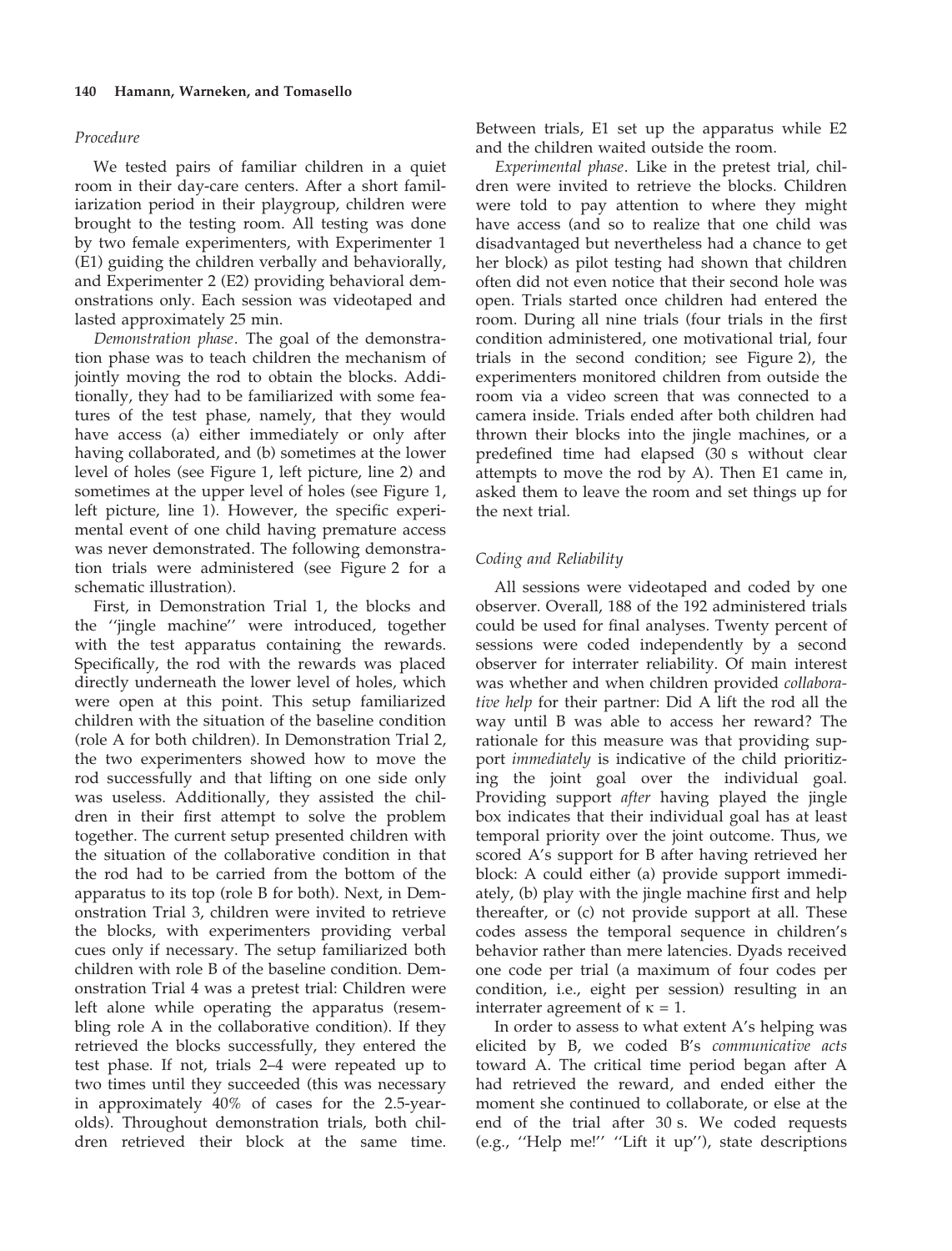#### Results and Discussion

listed). Inter-rater reliability was  $\kappa = .77$ .

Preliminary analyses revealed no effects of gender or order of conditions for any measure, and so these factors were collapsed in all analyses.

## Primary Analyses

A first set of analyses addressed two major questions. First, did children in both age groups provide collaborative support for the partner in the collaborative condition? This would show their commitment to the joint goal, which is supposed to be satisfied only if both participants had received her share (Tuomela, 2007). Second, we hypothesized that operating with a joint goal is different from understanding the other's individual goal and wanting to help. Hence, children's assistance behavior should be different for the baseline and collaborative conditions.

Regarding the first question, we found that in the collaborative condition, 3.5-year-old children almost always provided support (98% of the time; see Figure 3). Importantly, they did so immediately (without playing with their rewards first) 76% of the time, thereby demonstrating that they wanted the other child to receive her share as well. The 2.5 year-olds provided support in the collaborative condition 26% of the time (immediate support: 7%). For statistical analyses, we computed the mean proportion of trials in which children demonstrated either immediate or delayed support. An analysis of variance (ANOVA) with the between-subjects factor age (2.5 vs. 3.5 years) and the two withinsubjects factors condition (baseline vs. collaboration) and type of support (immediate vs. delayed) yielded a main effect of age,  $F(1, 22) = 140.82$ ,  $p < .001$ , and a significant Age  $\times$  Condition  $\times$  Type of support interaction effect,  $F(1, 22) = 5.75$ ,  $p < .05$ . Inspection of Figure 3 suggests a complex pattern responsible for this significant three-way interaction. Specifically, apart from the fact that the 2.5 year-olds provided support significantly less often than the 3.5-year-olds, the most relevant finding for our second question is that they did not discriminate between conditions. In contrast, 3.5-year-olds



Figure 3. Children's tendency to provide either immediate or delayed support for their partner.

did discriminate, providing immediate support more often in the collaborative condition than in the baseline condition  $(M = 76\%$  vs. 54%),  $t(11) =$  $-2.58$ ,  $p < 0.05$ . Moreover, in the collaborative condition, they chose providing immediate support over playing first,  $t(11) = 3.76$ ,  $p < .01$ , whereas in the baseline condition, where children received their rewards without joint efforts, no such difference occurred. Nonparametric tests yielded similar results. This difference between conditions (plus the fact that there were no effects of order) suggests that collaborative and noncollaborative contexts evoke different cognitive and motivational states in 3.5-year-old children, leading to different actions with respect to others. Operating with a joint goal in collaboration is different from understanding the other's goal and acting upon it.

## Secondary Analyses

One important aspect of children's behavior in the test situation was their communicative interaction. Descriptive analyses showed that in 59% of trials children tried to elicit a response from their peer using verbalizations: They asked their partner to help in 38% of trials, used state descriptions in 12%, referential utterances in 2%, and showed signs of discontent in 7%. All but 4 of the 48 individuals communicated at least once. From this we can conclude that children made sure that the other attended to their situation.

Next, we wanted to know whether there was a relation between B's request and A's provision of support: Did partners continue to collaborate spontaneously or because the disadvantaged child asked for help? To address this issue, we examined the relation between B's requests and A's support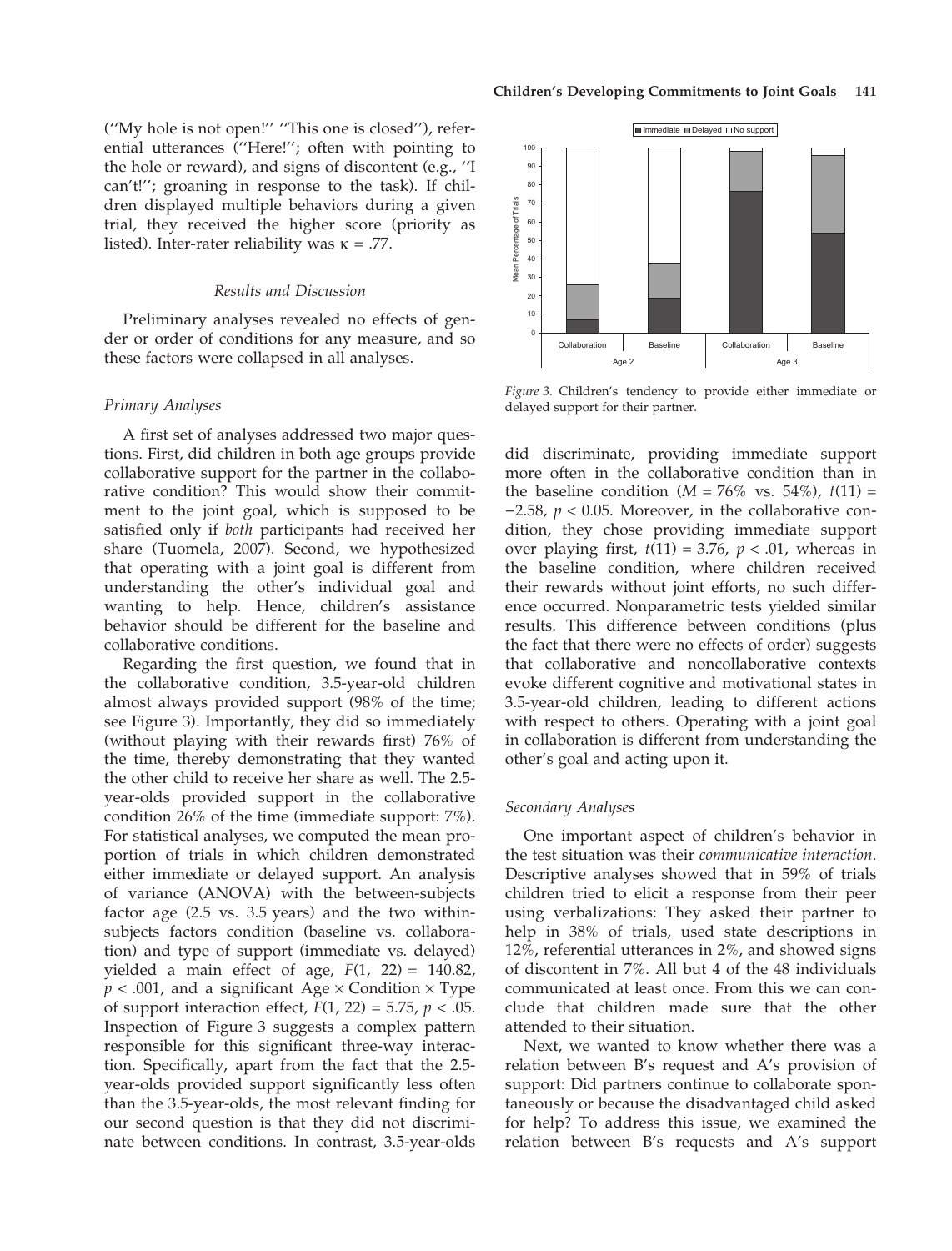(independent of its timing). The frequencies of cooccurrence of these variables indicate that there was no such relation ( $\phi = -.002$ ,  $p = 1$ ). Specifically, even though there were more cases of requests followed by support (mean proportion of trials = 0.25) than cases of requests followed by a lack of support  $(M = 0.13)$ , most trials with support occurred in the absence of any solicitation  $(M = 0.40)$  Additionally, we analyzed children's requests with respect to age and condition in a  $2 \times 2$  ANOVA and found no significant main effects or interactions (all  $ps > .4$ ). Taken together, these results indicate that requests are unrelated to children's supportive behavior in the two conditions.

First trial analysis and reciprocity. One possible alternative explanation for children's supportive behavior may be that they were engaged in reciprocal exchange, which could explain their support both over repeated trials and within a given trial. In both cases, examining first trial behavior might prove informative: What were children's response patterns right after having been exposed to simultaneously accessible rewards (i.e., both right after the demonstration phase and the motivational trial without having to rely on their peer previously), and, presumably, with the expectation of a fair outcome? Figure 4 depicts children's responses in all four trials. The main point is that descriptively, the pattern for the 3.5-year-olds is already in place in the very first trial, with the tendency to help immediately more often in the collaborative condition than in the baseline condition. To assess whether children's behavior changed over the course of the experimental conditions statistically, we used



Figure 4. Relative frequency of children providing support immediately over trials.

generalized linear mixed models (Baayen, Davidson, & Bates, 2008; Bolker, 2007) with trial as a predictor (with condition and age as fixed factors and dyad as random factor) and either immediate or overall support as binary response variables. Neither analysis yielded significant effects of trial (all  $ps > .1$ , suggesting that the general response pattern was already in place from the first trial on and remained constant in the following trials.

#### Experiment 2

In Experiment 1, only the 3-year-old children were sensitive to our experimental manipulation, showing immediate support mainly in the collaborative situation but not in the noncollaborative baseline. However, to conclude from Experiment 1 that the 2.5-year-olds' behavior reflects their lack of commitment to the joint goal might be premature. Alternatively, they might not have understood the technical structure of the apparatus well enough. Passing pretest trials and collaborating in the first place until the first child reached her reward rules out the possibility that they were incapable of operating it in general. However, children were never presented with the problem of diagonally accessible rewards during the demonstration phase. Thus, they might have lacked the insight or planning skills to lift up the rod twice in order to access the second reward. Moreover, the younger children might have been focused on their own reward (and ignored the failure of the other to retrieve hers) not because of a lack of commitment but because of limitations in their ability to pay attention not only to their own side but also to the opposite side of the large apparatus.

To address these possibilities, we conducted a second experiment with 2.5-year-old children who were tested individually and confronted with a version of the apparatus that could be operated by one child alone. We hypothesized that if the technical structure or size was problematic for the younger children, they should retrieve only one reward and fail to retrieve the second one also in the individual version of the task.

#### Method

#### Participants

Participants were 12 two-year-olds (5 male, mean age =  $33$  months, range =  $31-34$ ) from the same population. Ten additional children had to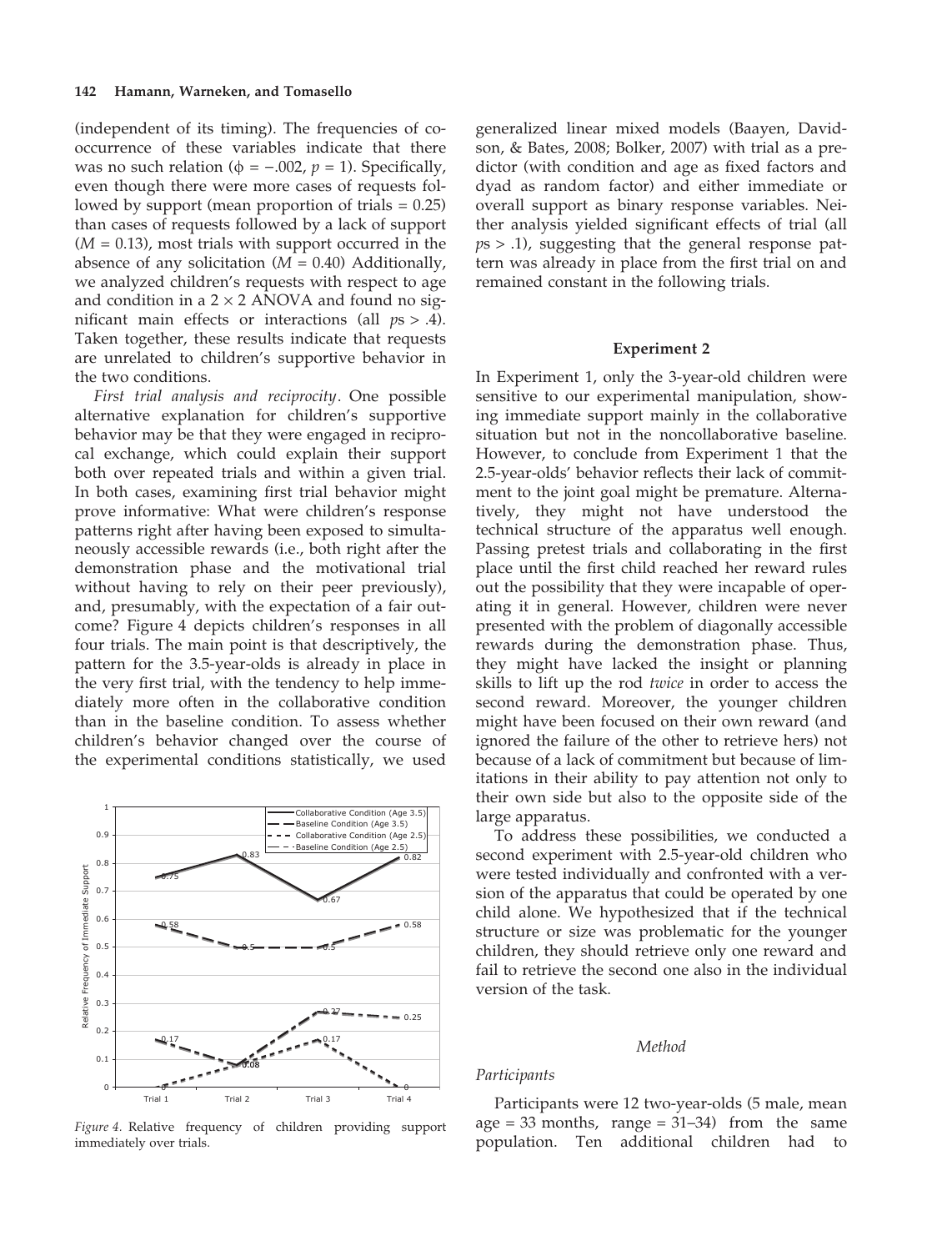be excluded because of either shyness  $(n = 3)$  or experimenter error  $(n = 2)$ , or because they did not reach criterion ( $n = 5$ ).

## Material and Design

The apparatus was similar to that used in Experiment 1 except that the rod with the rewards was lighter and had one handle only, so that one child could move it on his or her own. The design was equivalent to Experiment 1, including one condition with work necessary to retrieve the first reward (comparable to the collaborative condition in Experiment 1), and one condition without work (baseline condition). Individual children had to perform exactly the same actions as children with role A had to perform in Experiment 1, with the only difference, of course, that in Experiment 1 they had to move the rod jointly with the other child in order to retrieve the reward for the other child.

## Procedure

We tested individual children in a quiet room in their day-care centers. All testing was done by one female experimenter. Each session was videotaped and lasted approximately 25 min. After a short familiarization period in their playgroup, children were brought to the testing room.

Both demonstration and experimental phases mirrored the corresponding phases of Experiment 1 with the following two exceptions: (a) in the demonstration phase, only one experimenter was present because a dyadic demonstration was not required, and (b) in the Experimental phase, E1 reminded the child to pay attention to the holes if he or she clearly did not see that there is another one actually being open (by E1 saying, ''And where on the other side is the hole open?''). This happened in 13% of all trials. In Experiment 1, children usually drew the attention of one another to the open holes (direct requests to help and state descriptions by the 2.5-year-olds in 51.5% of trials) so that this seemed unnecessary.

## Coding and Reliability

Of main interest was whether children retrieved both rewards for themselves. We coded whether children, after having obtained the first reward, (a) went on to move the rod to the second level of holes and took out the second reward or (b) did not attempt to access the second reward (assessed as above; interrater reliability:  $\kappa = 1$ ).

#### Results and Discussion

Children retrieved both rewards in on average 82% of trials with no difference between conditions,  $t(11) = 1$ ,  $p = .3$ . To compare the data of Experiment 2 with the data of the 2.5-year-olds from Experiment 1, we combined the conditions requiring previous work on the one hand, and conditions without previous work on the other hand. We used the proportions of trials children retrieved both rewards. A 2 (experiment)  $\times$  2 (condition) ANOVA yielded a main effect of experiment,  $F(1, 22) = 17.4$ ,  $p < .001$ . Children were more successful in the individual context of Experiment 2 than in the dyadic context of Experiment 1: On average, they succeeded in 82% of individual trials versus 32% of dyadic trials. No other effects or interactions were found. This demonstrates that 2.5-year-old children do not encounter technical or visual problems when operating the apparatus.

#### General Discussion

Young children begin collaborating with peers in joint activities skillfully at around their second birthdays (Brownell & Carriger, 1990, 1991; Brownell et al., 2006). However, the current results with 2.5-year-olds suggest that at this young age children engage in such activities without being particularly concerned about their partner's situation. In the first study, the 2.5-year-olds did not help their partner more in the collaborative condition, after they had gotten their own reward, than in the baseline condition, again after they had gotten their own reward. And so while 2-year-olds can be clearly helpful in some contexts (see Warneken & Tomasello, 2009, for a review), collaborative activities do not seem to engender in them an additional commitment to help their partner. And the second study clearly demonstrated that the problem was not that the 2.5-year-olds did not understand or were somehow overtaxed by apparatus issues.

In contrast, the 3.5-year-old children in the collaborative condition of this study seemed committed to ensure that both partners got their deserved rewards, that is, much more so than in the baseline condition. One could say that the 3.5-year-olds felt a normative obligation or commitment to be especially helpful when in a collaborative activity with another person. This meets the so-called collectivity condition of Tuomela (2007), namely, that a truly joint goal is satisfied for one collaborator only if it is satisfied for all collaborators. In combination with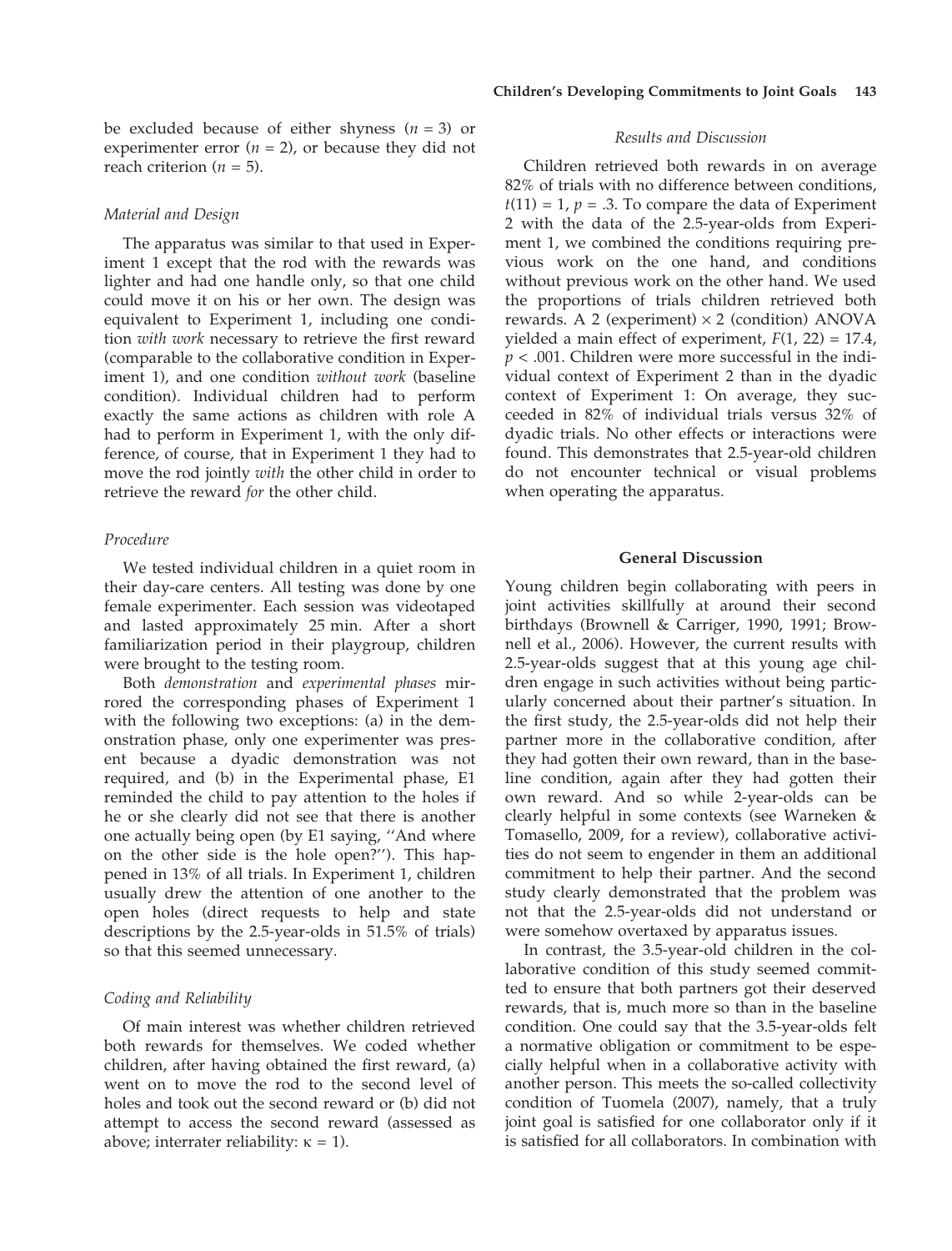## 144 Hamann, Warneken, and Tomasello

other findings (e.g., Gräfenhain et al., 2009), we thus think that 3.5-year-olds, but perhaps not 2.5 year-olds, understand that joint activities involve mutual commitments on the part of the two parties—both to the activity itself and to any rewards that result from their collaborative efforts.

An alternative interpretation of these findings for the 3.5-year-olds is that the time-intense work on the apparatus in the collaborative condition increased the likelihood of attending to the partner's plight. That is, they might have been more ready to provide support in this condition than in the baseline condition because they attended to their partner earlier and longer in the collaborative condition—and not because of their conception of joint versus individual goals. While we cannot rule out this possibility completely, the negative finding for the 2.5-year-olds is instructive here. Two-yearolds possess all of the prerequisites for attending to the plight of others and for helping them instrumentally if necessary, and indeed they help others spontaneously in the vast majority of cases when they note their plight (Warneken & Tomasello, 2009). And so if the collaborative condition led to extra attention to the partner and so more helping in the 3.5-year-olds, then there should have been more helping in the collaborative than in the baseline condition for the 2.5-year-olds as well. But there was not, demonstrating that increased attention to the partner in the collaborative condition, if indeed it occurred, was not sufficient to promote increased helping.

Yet another alternative interpretation is that reciprocal strategies account for the current findings: (a) children might reciprocate over trials, helping the other only when he or she has helped them previously, and/or (b) they might support him or her within a given collaborative trial more readily because he or she had just done so in the beginning of the trial. One way to approach the first point is to look at the first trials of every condition, which had been preceded by trials of equitable rewarding. Thus, in those trials children did not have direct prior experience with their peer's willingness to help them, but nevertheless, 3-year-olds still showed a tendency to support their peer more often immediately in the collaborative condition than in the baseline condition. The possibility that children engaged in within-trial reciprocity is more difficult to address, but again it is informative to consider children's situation in the first trial. In this trial it is likely that children expected to be rewarded equitably just as before, and thus they might at least not have conceptualized the task in

reciprocal terms from the beginning. Moreover, 2 year-olds are sensitive to reciprocity to some degree (Levitt, Weber, Clark, & McDonnell, 1985), but they did not show the same pattern of results. We thus think that the 3.5-year-olds' increased helping in the collaborative condition was indeed due to their joint commitment to their partner. Future studies are necessary to investigate whether the difference in children's prosocial behavior holds for other cooperative tasks as compared to corresponding noncooperative situations, and to address the interplay of collaboration and reciprocity more directly.

How do our negative findings for the 2.5-yearolds relate to previous empirical evidence of 2-year-olds' successful collaboration? One answer to that question is that in previous experiments children's own and their partner's aims matched (e.g., retrieving a single reward from an apparatus), and so children might have simply coordinated with others toward their own individual end. Thus, under this interpretation, they did not cooperate in order to achieve a joint goal, but rather used the other egoistically as a ''social tool.'' A less drastic interpretation is that young children assume that their individual intention is shared among participants. In other words, instead of egoistically using others to achieve their private aim, children might egocentrically attribute it to others (cf. Piaget, 1950). In many early collaborative situations this assumption is valid, simply because the object or activity of reference is indeed the same—for example, when building a block tower together or being engaged in joint pretense scenarios (e.g., Howes, Unger, & Seidner, 1989; Rakoczy, 2006). Note, however, that this potential early understanding of sharing an activity is not quite congruent with Tuomela's (2007) definition of joint goals proper. Rather, this definition explicitly demands that every participant's aim should be satisfied and not only the child's. But even though the corresponding mutual commitments may not yet be adopted, 2-year-olds appear to maintain a more unidirectional approach we might call ''you-to-me'' commitment: The child understands that the partner should be committed to an activity he or she (sometimes mistakenly) assumes to be directed to a joint goal. This interpretation is in line with the finding of earlier studies that young children try to prompt their recalcitrant partner back into the game (Ross & Lollis, 1987; Warneken & Tomasello, 2007; Warneken et al., 2006), even if the partner had never actually agreed to play the game together and indeed carried it out in parallel to, but not jointly with, the child (see Gräfenhain et al., 2009, Study 1).